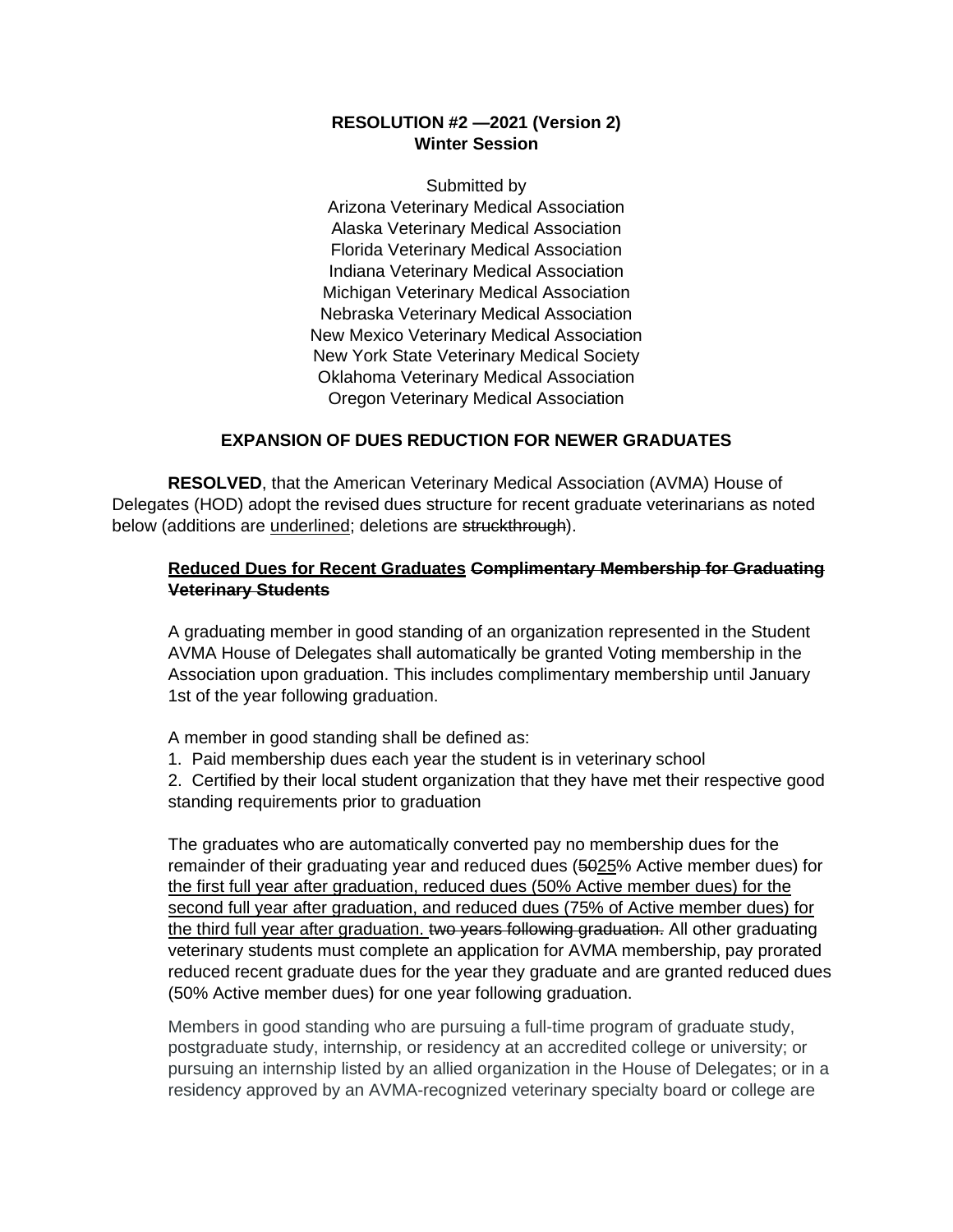also eligible for a reduction in dues of 50%. Reduction of dues under this policy is limited to a total of no more than seven years for any individual.

The HOD recommends that the Board conduct a programmatic review in three years to assess its success and report its findings to the House of Delegates. The House may then extend, modify, or cancel the program. This dues reduction shall begin at the next renewal date for SAVMA members who graduate as a member in good standing. No reimbursement for past dues shall be made.

## **Statement about the Resolution**

The goal of this resolution is to financially assist recent graduates who are often burdened with substantial student loan debt, while bonding them to the AVMA as lifelong members. Statistics show that the greatest attrition of AVMA membership occurs within the first five years after graduation. If we keep members beyond that point, they generally stay with the Association the rest of their lives. This program makes it financially appealing for new graduates to become and remain members of the AVMA. Below is a comparison between the proposed structure and current structure for graduates who are SAVMA members in good standing:

Dues for the balance of the year of graduation: \$0.00 (current) Dues for first full year after graduation: 25% of regular dues (currently 50%) Dues for the second full year after graduation: 50% of regular dues (current) Dues for the third full year after graduation: 75% of regular dues (currently 100%)

With this dues reduction, the AVMA makes a clear statement that it has a willingness to act and support new veterinarians at a time in their careers when they need it most. This policy is a tangible benefit that can be quickly implemented and will not cause additional work for staff.

Currently graduating SAVMA members in good standing receive membership free of charge the year they graduate and then get a 50% reduction in dues for the next two consecutive renewal periods. The proposed program offers an additional 25% reduction of dues in the first and third renewal period after graduation. The second renewal year remains unchanged at 50% off the full regular dues rate.

A good part of the cost of this program may be recovered by an increased number of membership renewals. If the majority of recipients of this benefit program remain members for life, the upfront cost of this program would be reduced, our membership numbers will increase, and this program could actually generate positive net revenue for the AVMA over time.

The table below represents the number of graduates from the previous three graduating classes (2017-2019) who have paid 2020 membership dues (as of October 31, 2020). It shows the dues revenue that was generated from these 3 classes at the current price points (\$180/\$180/\$360). It then shows what the dues revenue would have been for these same members using the proposed pricing (\$90/\$180/\$270). The comparison illustrates the potential one-year financial impact of the price reduction assuming no change to the number of members resulting from that change. That one-year impact is shown as \$520,470.